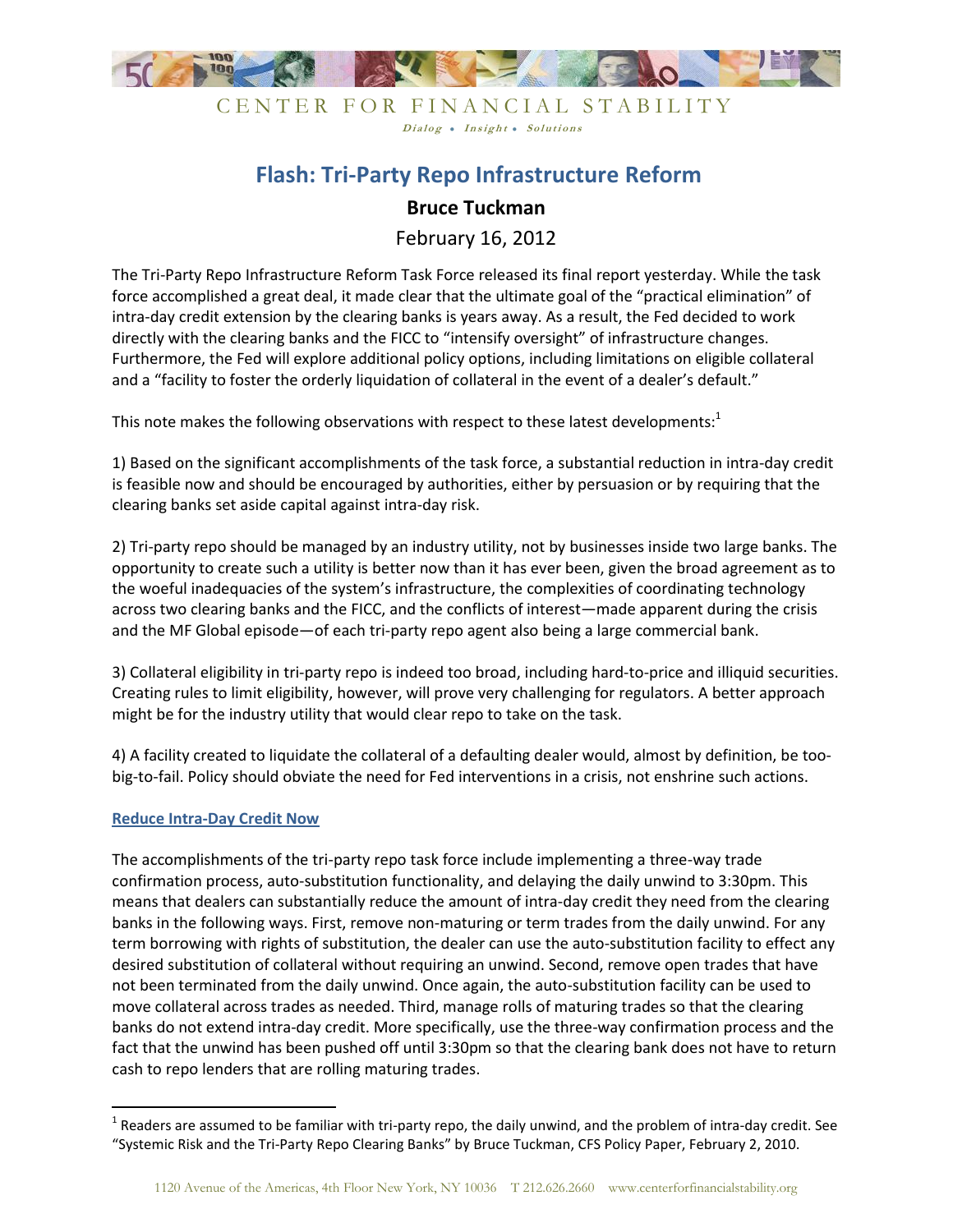

CENTER FOR FINANCIAL STABILITY Dialog • Insight • Solutions

Reducing the extension of credit as described in the previous paragraph requires a lot of work on the part of dealers. Furthermore, their profitability will most likely fall as they will not be able to optimize the placement of collateral across lenders as well as the algorithms of the clearing banks after a daily unwind. But, given the systemic risks involved, the Fed should probably force the point. One way this can be accomplished is by regulatory prodding. Another way is to provide a strong incentive, such as requiring the clearing banks to set aside capital against their extension of intra-day credit. The costs of their doing so will be immediately passed through to dealers who, in turn, will use the tools now available to optimize—and almost certainly reduce—their use of intra-day credit.

#### **Replace the Clearing Banks as Tri-Party Repo Agents with an Industry Utility**

There are several reasons why the role of the clearing banks in the tri-party repo system should be replaced by a single industry utility.

First, the infrastructure the clearing banks created over the years is woefully inadequate: systemic problems created by the daily unwind and the extension of intra-day credit existed for years, although these problems failed to attract serious attention until the onset of the financial crisis.

Second, part of the technological complexity of eliminating intra-day credit is that three clearing systems have to be coordinated: one at each of the two clearing banks and one at the FICC.

Third, there are significant conflicts of interest when a commercial bank acts as a dealer's tri-party repo agent at the same time as it conducts bilateral business with that dealer. A dealer experiencing financial difficulties can easily expose its repo counterparties and its commercial bank to losses. But, as a dealer's tri-party repo agent, the commercial bank has both knowledge and opportunity to protect itself first and foremost. During the financial crisis, for example, it was alleged that Lehman Brothers' clearing bank used its repo-agent powers to grab enough collateral to insulate itself from all losses, including those having nothing to do with tri-party, like exposures arising from derivatives trades. Whether these allegations are true or not, the conflict of interest and power to act are realities. Another example surfaced in the MF Global episode. Losses existed that had to be borne by someone. But given the clearing bank's role in moving cash and securities, it may legitimately have been able to ensure that it was protected at all times, leaving customers to bear losses. Once again, this pattern of events has not been established as the explanation of customer losses at MF Global, but an independent utility would not have any incentive to favor one claimant over another.

## **Restricting Tri-Party Repo Eligible Collateral**

Borrowing against hard-to-price and illiquid assets creates systemic risk. Funding for these assets can disappear quickly in a crisis, threatening the viability of systemically important financial institutions that depend on such funding. Furthermore, even if only non-systemically important institutions fail initially, the distressed sales of illiquid assets that can no longer be funded can weaken the viability of more important institutions carrying inventory in those assets. Finally, despite the systemic dangers of borrowing against illiquid assets, "safe harbor" rules allow repo lenders to jump to the front of the queue of creditors. Hence repo lending—even on very illiquid assets—is overly encouraged by current bankruptcy laws.